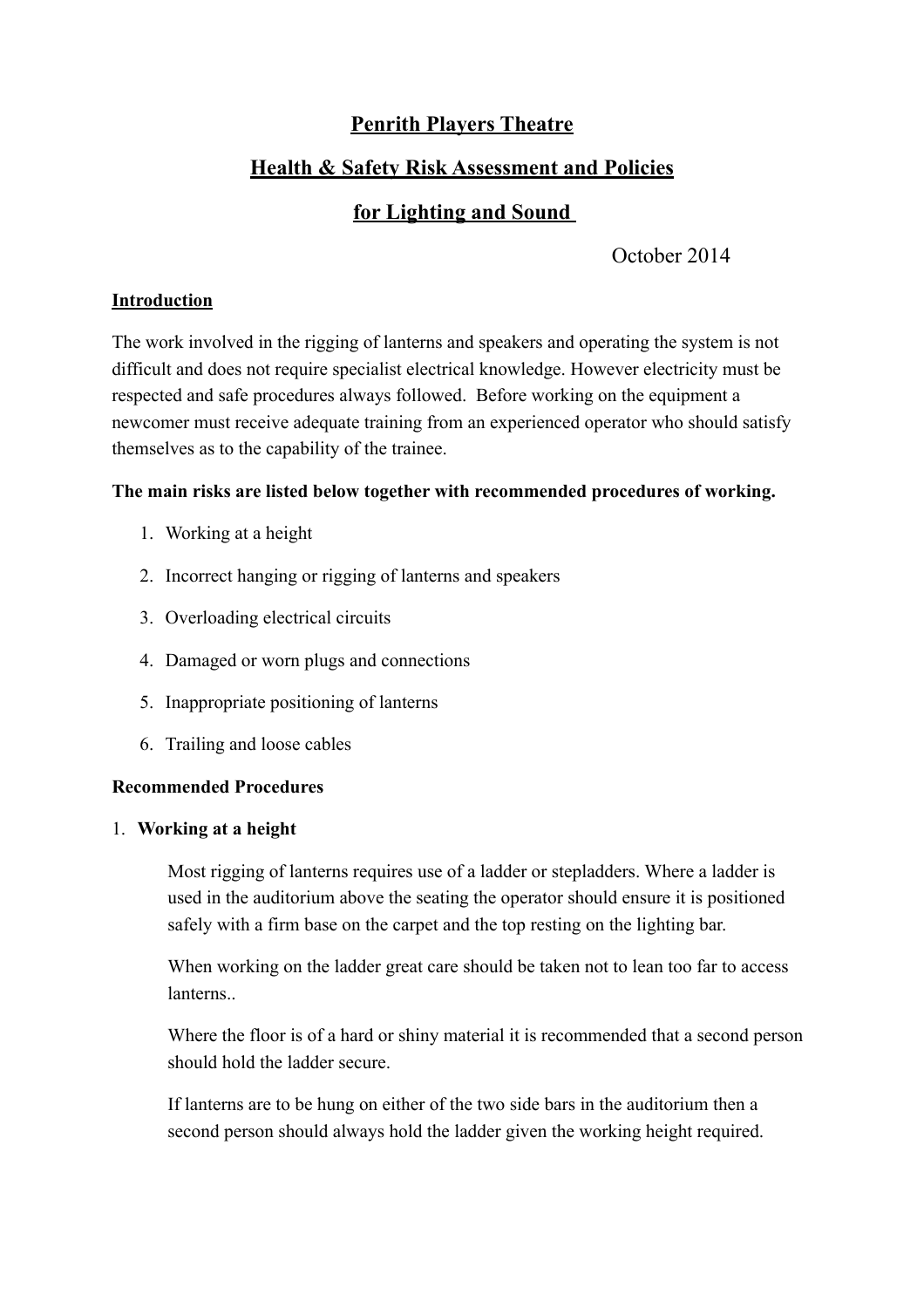Working on the stage involves a lower working height and safe working can usually be achieved by a single person with a step ladder fully and correctly opened or a single ladder section . Again care must be taken to ensure that the base of the ladder or stepladder is on a firm level surface.

### 2. **Incorrect hanging or rigging of lanterns and speakers**

Lanterns should always be hung using the clamp with the screw bolt properly tightened. A safety chain or cable must **always** be fitted to lanterns and secured round the lighting bar. Where a speaker is fitted to a wall bracket the operator must ensure that the bracket is properly secured to the wall and the speaker fixings are sound.

#### **3. Overloading electrical circuits**

Care must be taken to avoid overload. The bulbs in most fresnels and floods are 500 watts and those in profile spots are 1000 watts or sometimes 850 watts. Newer low energy bulbs are being introduced but most lanterns are still fitted with the older type of bulb. Channels can be shared with use of a splitter but only two lanterns should be connected to a single channel to avoid the possibility of overload.

### **4. Damaged or worn plugs and connections.**

When rigging either lighting or sound equipment the operator should check that there are no loose or exposed wires and that all connections are secure. Faulty leads should be replaced immediately and not used.

#### **5. Inappropriate positioning of lanterns**

Lanterns generate a lot of heat and become very hot during use. When rigging care must be taken to avoid a lantern being hung too close to curtains, props or scenery where they may constitute a fire hazard. Lanterns should not be hung or placed where there is a danger of them coming into contact with a member of the cast, back stage crew or any other individual.

### **6. Trailing or loose cables**

Trips and falls can easily be caused by loose and trailing cables. Frequently long extension cables have to be used and care must be taken to hang or fix these away